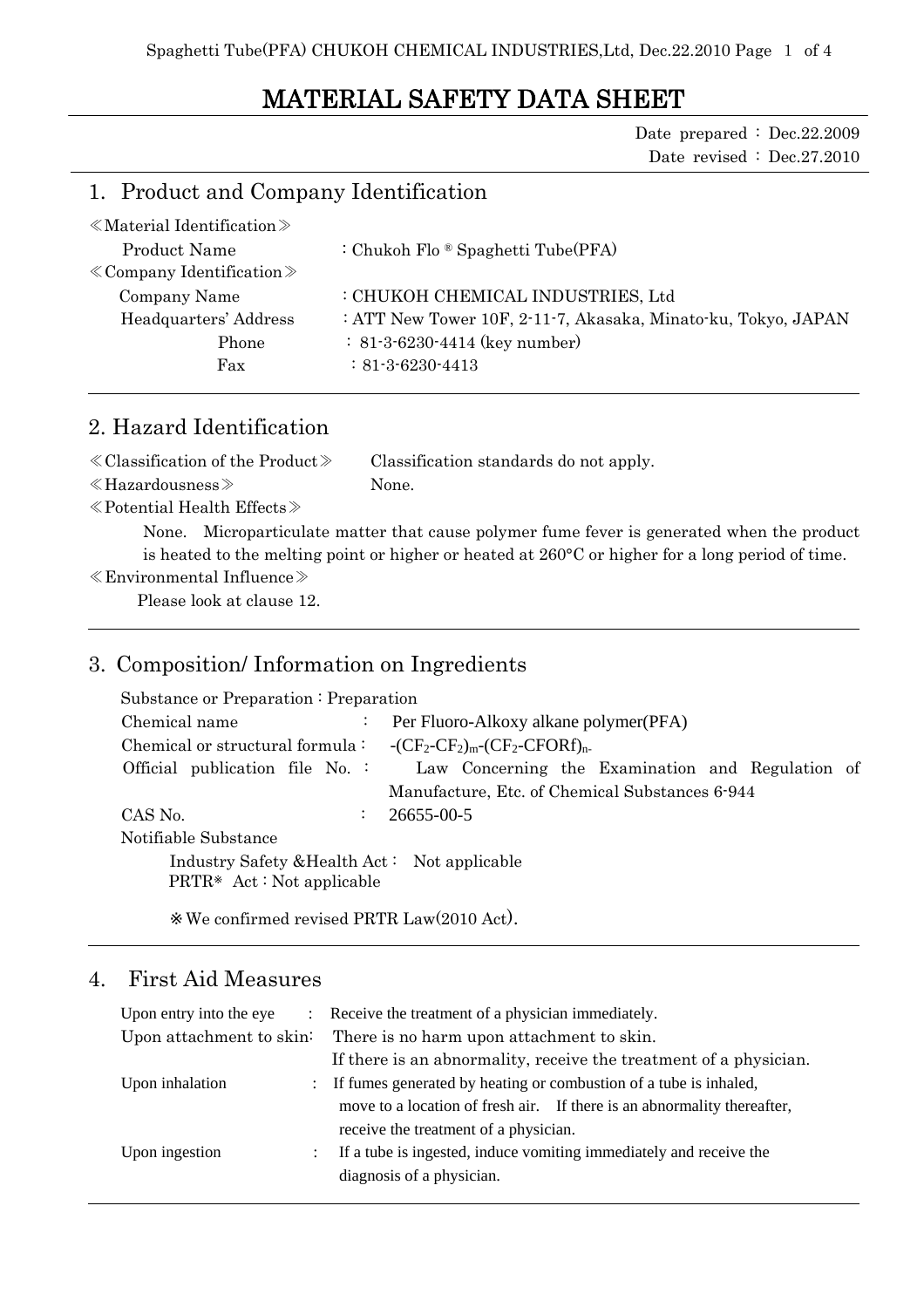# 5. Fire Fighting Measures

|                           | $\cdot$ Fire extinguishing method: Though the substance is self-extinguishing and is difficult to burn, |
|---------------------------|---------------------------------------------------------------------------------------------------------|
|                           | if a fire has occurred in the surroundings, cut off the combustion                                      |
|                           | source and extinguish using an extinguisher.                                                            |
| $\cdot$ Fire extinguisher | : Any fire extinguisher, such as water, foam extinguisher, powder                                       |
|                           | extinguisher, etc., may be used.                                                                        |
| · Protective ware         | : If a tube exists in a fire, wear a self-contained respirator and                                      |
|                           | protective ware. Also, use neoprene gloves.                                                             |
| • Caution                 | : Since hazardous microparticles, fume, and gas will be generated                                       |
|                           | when a tube is exposed to a high temperature, escape towards the                                        |
|                           | upwind side while avoiding inhalation in case of fire.                                                  |

## 6. Accidental Release Measures

: Refer to 5 and 7 clauses 8 for the generation of the cracked gas at the high temperature. When making to the spall, and scattering, it collects, and it abandons it according to clause 13.

# 7. Handling and Storage

| $\cdot$ Handling | : Smoking is prohibited at the handling area. Avoid contamination in order not to                                                                                                  |
|------------------|------------------------------------------------------------------------------------------------------------------------------------------------------------------------------------|
|                  | stain a cigarette or a tobacco with the dust of PTFE because the stained PTFE                                                                                                      |
|                  | reacts and becomes to the toxic gas/vapors by heating on his smoking.                                                                                                              |
|                  | Wash hands and face sufficiently after handling the product.                                                                                                                       |
|                  | Pay attention neither to transfer nor to carry the dust of the product resin to<br>another place.                                                                                  |
|                  | Do not heat up nor use the products over $260^{\circ}\text{C}$ . Install a ventilation fan, if it is<br>expected to expose or to use the product at the place over $260^{\circ}$ . |
| $\cdot$ Storage  | : Store the product on the condition of a room temperature and in a dark place.                                                                                                    |
|                  | We recommend to store the product under $25^{\circ}$ and less than 60% humidity                                                                                                    |
|                  | condition.                                                                                                                                                                         |
|                  |                                                                                                                                                                                    |

# 8. Exposure Controls/ Personal Protection

| • Control concentration $\therefore$ Does not apply. |                                                                        |
|------------------------------------------------------|------------------------------------------------------------------------|
| $\cdot$ Allowable concentration :                    | Does not apply.                                                        |
| · Equipment measures                                 | : Install a local ventilation device in the case of a process in which |
|                                                      | heating to 260°C or more is performed.                                 |
| Protective ware                                      | : Unnecessary for normal handling. If the product is heated to a       |
|                                                      | handling temperature of 260°C or higher and a human body is            |
|                                                      | exposed to the decomposition products that are generated, use an       |
|                                                      | air line mask. Also wear safety glasses, protective gloves,            |
|                                                      | protective clothes, protective shoes, etc. where necessary.            |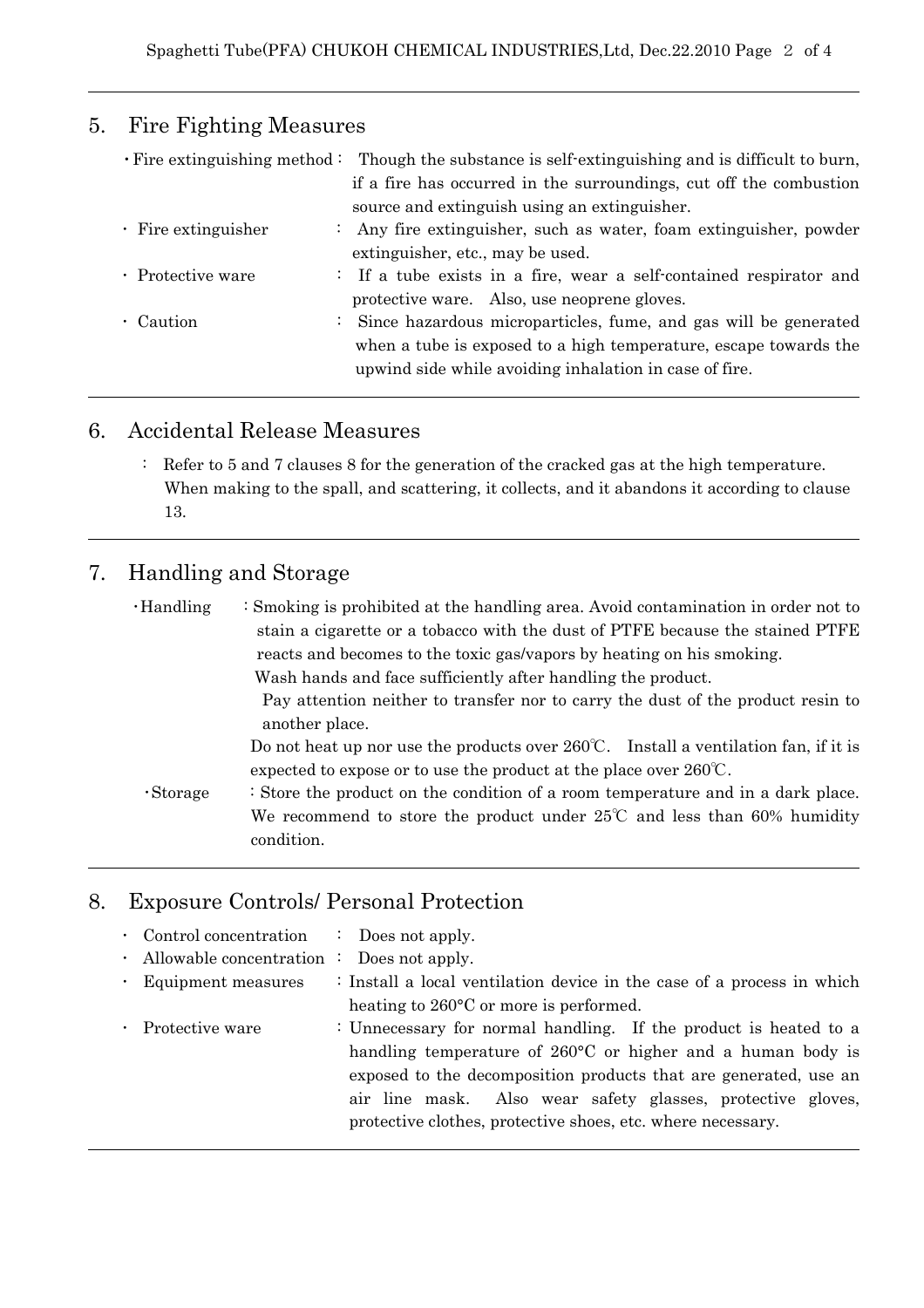## 9. Physical/ Chemical Properties

| $\cdot$ Appearance       | : Translucent white.             |
|--------------------------|----------------------------------|
| $\cdot$ Boiling point    | $:$ None.                        |
| $\cdot$ Melting point    | : 300 to 310 $^{\circ}$ C        |
| • Vapor pressure         | $:$ None.                        |
| $\cdot$ Specific gravity | : 2.1 to $2.2$ g/cm <sup>3</sup> |
| · Solubility             | : Insoluble in water.            |
|                          |                                  |

# 10. Stability and Reactivity

| $\cdot$ Flash point           | None.                                                    |
|-------------------------------|----------------------------------------------------------|
| $\cdot$ Ignition point        | $\therefore$ None.                                       |
| $\cdot$ Combustibility        | : Incombustible. $(UL: 94V-0)$                           |
| $\cdot$ Stability, reactivity | : The product is stable under normal storage conditions. |

# 11. Toxicological Information

|                       | $\cdot$ Acute toxicity | : Oral rat $LD_{50}$ 11,000 mg/kg                                   |
|-----------------------|------------------------|---------------------------------------------------------------------|
|                       | · Animal experiments   | : No irritation to the skin.                                        |
|                       |                        | Animal experiments show no significant toxicity effects even upon   |
|                       |                        | repeated administration. However, the white blood cell count        |
|                       |                        | changes when administered over a long period of time.               |
| $\bullet$ . $\bullet$ | Carcinogenicity        | : No indications given by the Japan Society for Occupational Health |
|                       |                        | edition), OSHA (Occupational Safety and Health<br>(2008)            |
|                       |                        | Administration), or NTP (National Toxicology Program).              |
|                       |                        | IARC (International Agency for Research on Cancer): Group 3         |
|                       |                        |                                                                     |

#### (When PFA undergoes thermal decomposition)

| Effects on human health |
|-------------------------|
|-------------------------|

| : When the fume generated upon combustion is inhaled, it may give |
|-------------------------------------------------------------------|
| rise to polymer fume fever with temporary cold-like symptoms such |
| as fever, chills, coughing, etc.                                  |
| The symptoms may last for 24 hours in some cases.                 |
| Absorption from the skin will not occur and there have been no    |
| reports concerning sensitization.                                 |

# 12. Ecological Information

|  | $\cdot$ Decomposition properties : No data. |  |  |
|--|---------------------------------------------|--|--|
|  | $\mathbf{r}$ . The state of $\mathbf{r}$    |  |  |

- ・ Accumulation properties : No data.
- ・ Fish toxicity : No data.